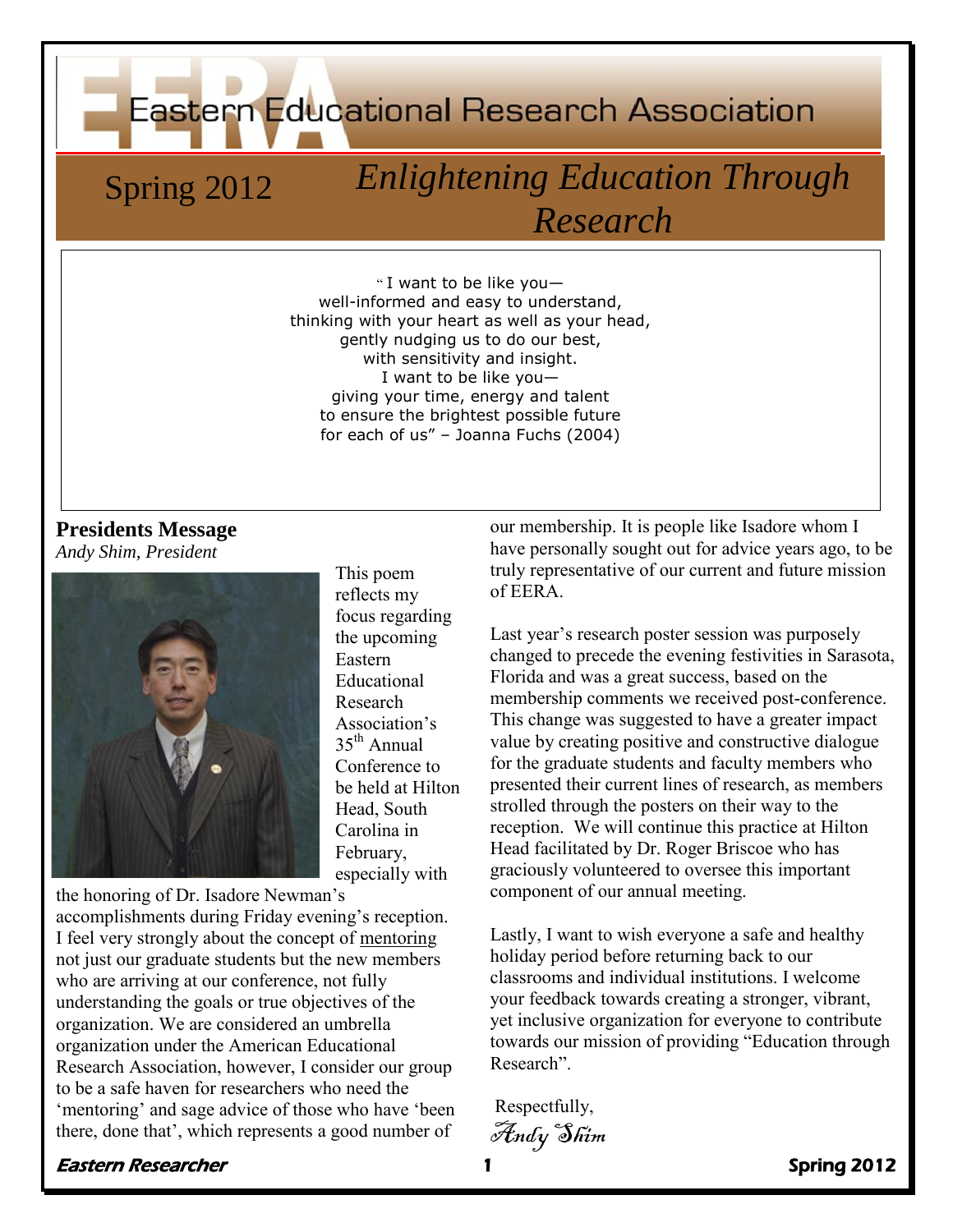

**Hilton Head…. Here We Come!** *Jennifer L. Brown, Vice-President of Conference Planning*

*EERA Annual Conference February 15 – 18 , 2012 Westin Hilton Head Island Hilton Head, SC*

As the 2012 Conference in Hilton Head is approaching quickly, remember that the deadline to reserve a room within the EERA Room Block is Sunday, January 22, 2012. The room rate at the Westin Resort and Spa is \$159 per night. The link for reservations is posted on the EERA website under Annual Conference - Accommodations. <http://www.eeraonline.org/main/index.cfm> The graduate student rate is \$99 per night. All

graduate student reservations must be made through Michele Parker, Director of Student Services, to receive the special rate. Please contact her via email for more information at [parkerma@uncw.edu.](mailto:parkerma@uncw.edu)

Make sure you stop by the Hospitality Room at this year's conference. It will be opened during conference hours, and it will serve as a place to check your email, network with fellow colleagues, and relax. I look forward to seeing you in the Gazebo Room of the Westin.

#### *Directions to The Westin Hilton Head Island Resort and Spa from I-95*

Take Exit 8 off I-95. Follow HWY 278 East to Hilton Head Island. After crossing the bridges to Hilton Head, the road splits. Stay to the right on HWY 278 Business. Proceed 3 ½ more miles to Port Royal Plantation. Turn left into Port Royal Plantation at the traffic light. Follow the signs to The Resort.

### **Finding the Perfect Keynote**

*Abbot L. Packard, Past President*

As my title changed from president to past-president, my roles with EERA have also changed. Finding a keynote speaker is one of the tasks given to the past

president and this year's keynote speaker, Dr Peter Hoff, will be addressing important issues for all who are working in this world of publish or perish. Regardless of your position, graduate student to veteran professor, publishing is part of life. Peter once gave me some advice about submissions to journals in a very few words, "Throw



strikes, don't nibble". He will address publishing from the editor's perspective and throw a few tidbits about what it means from the perspective of an administrator. He has served as editor on several journals and held many administration positions throughout his academic life.



### **Keynote Speaker**

While I am not an "educational researcher" in the sense most of you would use the term, I have written and published a great deal on the subject of education, especially higher education. In fact I have a book coming out soon on the subject of higher education pedagogy. As

an academic leader, I have relied for decades on the fruits of educational research to help me make decisions and choose the right course in helping to shape the future of education. And as a member of an education journal's editorial board who regularly reads manuscripts and recommends whether or not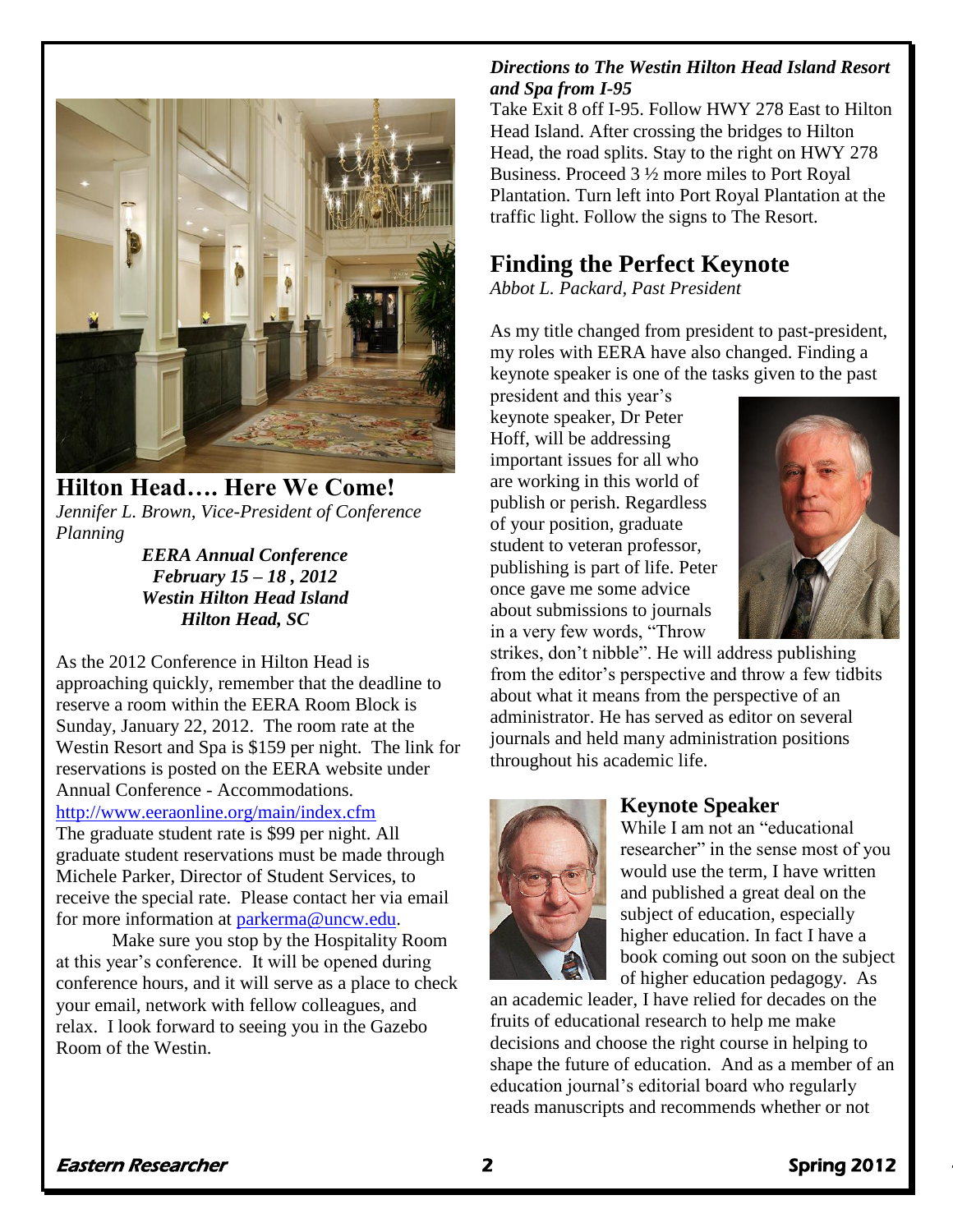they should be published, I have seen a lot of examples—good and bad—of educational research.

Therefore my experiences as a reader—or consumer—of educational research should be in one way or another helpful to the audience for this talk. I have had many opportunities to learn what is useful and what is not. What is moving and what is not. What is important and what is not. What is worth doing and what is not. What is worth publishing and what is not. In this keynote address, I offer some of my findings, in the hope that my suggestions will help educational researchers make decisions of their own about what questions to pursue, how to frame those questions and how to seek answers, and how to present findings in ways that will engage readers, make them want to read, stimulate their minds, convince them of the validity and importance of the findings, and move them to take action. These sorts of responses help give educational research some traction in an environment that contains much competition and many distractions.

Education should move forward driven by good research. We should make pedagogical and policy decisions driven by true and valuable data, analysis, and knowledge. While it might seem tautological, it is not: our very future as a species depends on our ability to educate one another, and our ability to educate one another depends heavily upon our ability to determine—through research—how best to educate.

#### **Biography**

Peter S. Hoff is President Emeritus of the University of Maine. He holds degrees from the University of Wisconsin and Stanford University. He has served as professor and chief academic officer at universities and university systems in Wisconsin, Indiana, Georgia, and California. His publications address topics in literature and the humanities, as well as teaching excellence and strategic leadership in higher education. He serves on the Editorial Board of *Innovative Higher Education.* Most recently, he is the author of "Hutchins's *University of Utopia*: Institutional Independence, Academic Freedom, and Radical Restructuring," and a forthcoming book: *The Reluctant Revolution--* How American Higher Education is Slowly Constructing a New Pedagogical Architecture.

*Send pertinent materials to the Newsletter Editor/Web Site/ Communications Director:*

Email: [newsletter@eeraonline.org](mailto:newsletter@eeraonline.org) Phone: 678-839-6161

#### **Message from the Director of Student Services, Michele Parker**:

Hello Everyone and Happy Holidays! I look forward to interacting with you at the 2012 annual conference in Hilton Head, South Carolina.

The Westin is offering a graduate student rate of  $$99 + $12$  resort charge + 11% tax + \$1 tourism fee per night. If two students are in a room the rate will be about \$61 per night (plus tax). I am coordinating room reservations and pairing roommates for interested graduate students. We are seeking students who will help at the registration desk in exchange for having their conference registration fee waived.

Please complete this form if you want to stay at the Westin and/or help with registration and I will follow-up with you.

[http://appserv01.uncw.edu/SelectSurveyNET//Tak](http://appserv01.uncw.edu/SelectSurveyNET/TakeSurvey.aspx?SurveyID=98035m33%3chttp://appserv01.uncw.edu/SelectSurveyNET/TakeSurvey.aspx?SurveyID=98035m33) [eSurvey.aspx?SurveyID=98035m33<http://appser](http://appserv01.uncw.edu/SelectSurveyNET/TakeSurvey.aspx?SurveyID=98035m33%3chttp://appserv01.uncw.edu/SelectSurveyNET/TakeSurvey.aspx?SurveyID=98035m33) [v01.uncw.edu/SelectSurveyNET/TakeSurvey.asp](http://appserv01.uncw.edu/SelectSurveyNET/TakeSurvey.aspx?SurveyID=98035m33%3chttp://appserv01.uncw.edu/SelectSurveyNET/TakeSurvey.aspx?SurveyID=98035m33) [x?SurveyID=98035m33>](http://appserv01.uncw.edu/SelectSurveyNET/TakeSurvey.aspx?SurveyID=98035m33%3chttp://appserv01.uncw.edu/SelectSurveyNET/TakeSurvey.aspx?SurveyID=98035m33)

A Graduate Student Reception is planned for Thursday afternoon. Look for the details in the final conference program. You will meet the EERA Board of Directors and have engaging conversations. Bring ideas about what you want implemented during the year and at future conferences to support your endeavors. We will have door prizes!

Throughout the conference you can network with other graduate students and conference attendees in the Hospitality Room.

If you have questions I can be reached at [parkerma@uncw.edu](mailto:parkerma@uncw.edu) or (910) 962-2292.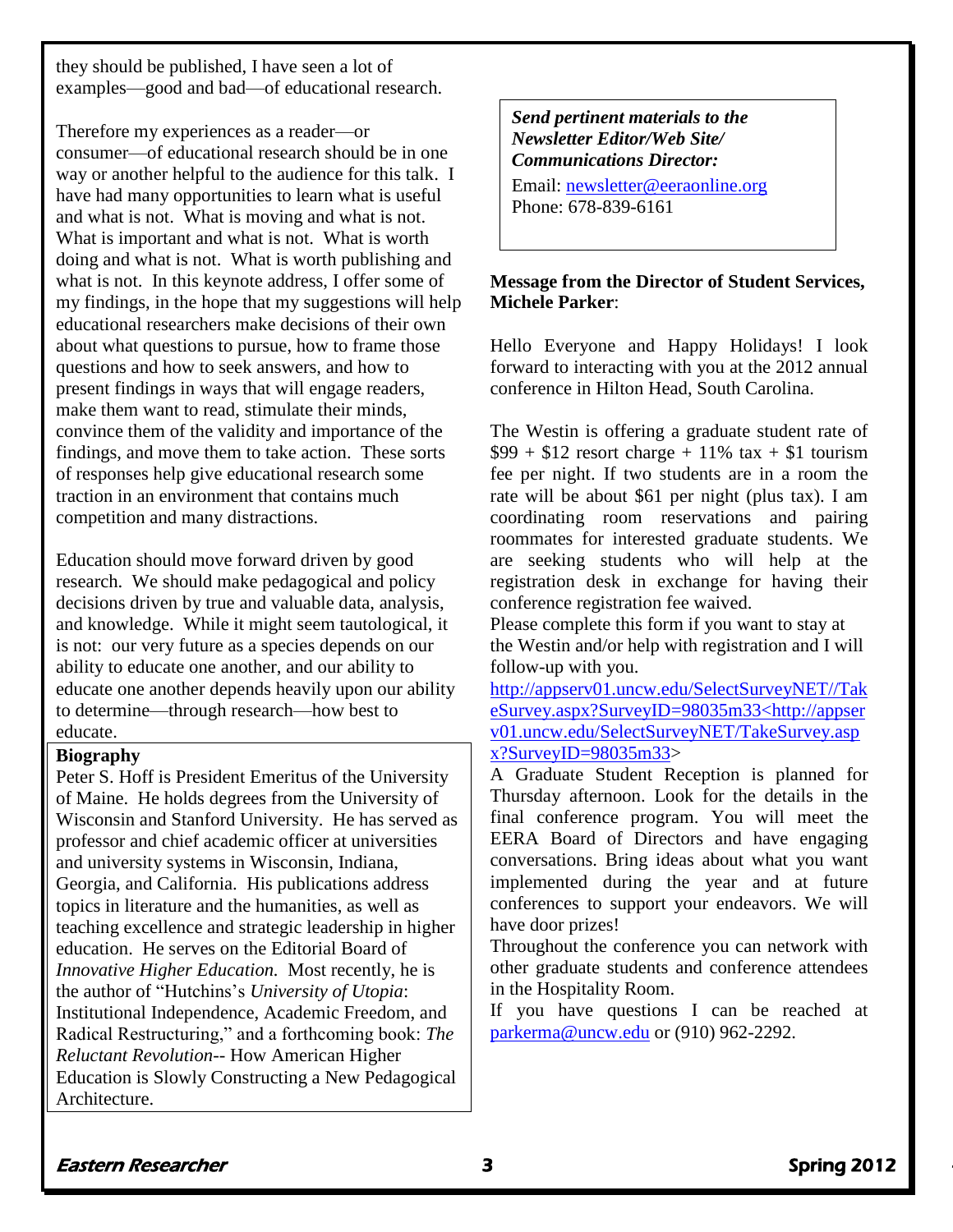

## **Journal of Research in Education: On the Move**

*Michael Miller, JRE Editor*

With the New Year comes more than just a few parties and resolutions; the New Year brings a new face to the editorship of

the Journal of Research in Education. After an extensive search, a familiar face, Dr. Abbot Packard, will assume a four-year term as editor of JRE, replacing Michael Miller as editor. Miller took over four years ago from Darla Twale, and she had taken over four years before that from Donald Biggs.

During the past four years the Journal has undergone some significant and exciting changes. First, the editorial review board was doubled in size, and to accompany that growth, the reviewers were put to work reviewing nearly twice as many manuscript submissions as in past years. Realizing such demand, the Journal was then moved to a twice-per-year publication schedule. With two issues per year, the Journal was put into a position to increase the scope of articles published (more variety of types of methodologies, etc.). Additionally, the Journal was moved to an online format to increase access to potential readers. The past four years of the Journal are now open to all readers and available through the EERA website.

A prominent goal of the Journal for the next four years is to add more past issues of the Journal in a searchable format to the EERA website, and to increase opportunities for EERA members to publish with the Journal - more conference papers, more graduate assistants, more invited editorials, etc.

This is an exciting time for all of academic publishing, and the JRE is on the cusp of many of these trends. Through the commitment of the membership, JRE will continue to be a leading journal that addresses all areas of educational research, and I encourage you to continue to give Dr. Packard as much support as you have given me. Thank you for a wonderful four years! *Michael Miller*

### **Continuing of the Journal's progress.**

Abbot L Packard, JRE Editor in waiting

It is a challenging task to follow in Michael Miller's footsteps. As he has stated the changes, which have occurred under his leadership, have been instrumental in moving the journal forward. We, as an editorial board, have suggested some future changes which I hope to include in issues to come.

- 1. Many of us have started our professional journey by first presenting at an EERA conference and have received positive feedback from that experience. Because of that many of us return each year to help those who follow this path. It is with that in mind, I would like to see student papers be the focus of a journal each year, by selecting the best student papers at the annual conference.
- 2. Best papers from major topics presented at the conference by educational professionals is another area which I would like to explore. It is important to share these with the members who perhaps could not attend the individual sessions when they were presented
- 3. Re-establishing sections dealing with topics such a methodology, technology, special interests in each issue. This would help us as an organization to share techniques and new issues in our field.

Although most of the existing editors and reviewers are staying, it will be necessary to add reviewers in many topic areas. So I am inviting those who might wish to participate by sending me [apackard@westga.edu](mailto:apackard@westga.edu) a short vita and letter of request with any area of interest you might like to review. As editors of the journal move on and the need to replace them, the first choice will be drawn from the participating reviewers. *Abbot L. Packard*

**EERA Web Site** Wilmington, North Carolina 28403 **www.eeraonline.org** Email: [parkerma@uncw.edu](mailto:parkerma@uncw.edu) *Request information regarding graduate students to the Director of Student Services:* Michele Parker University of North Carolina Wilmington 601 S. College Road Phone: 910-962-2292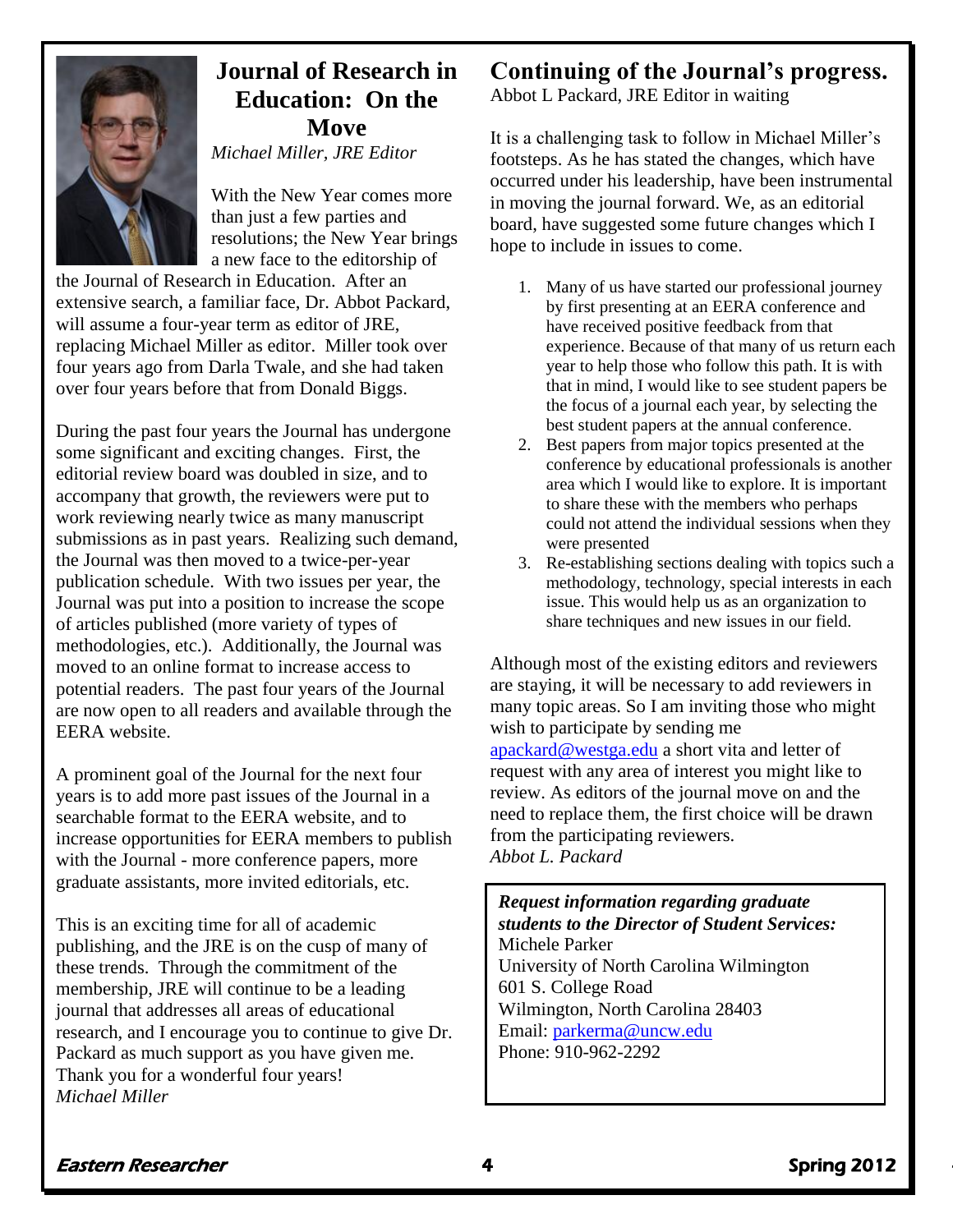The Eastern Educational Research Association is a regional organization for educational professionals interested in disseminating educational research for the overall purpose of improving education for all. EERA was created in 1977 and for 30 years has been one of this country's successful regional educational research organizations. EERA is affiliated with the American Educational Research Association as a member of the AERA Special Interest Group for regional research associations. EERA members meet at an annual conference in February or early March. Members' research is disseminated through 16 divisions and 21 Special Interest Groups (SIGs). The organization is administered through a Board of Directors elected by the membership. The organization awards an Outstanding Paper Award during the annual Conference along with \$500 travel support to present at the AERA Annual Meeting. EERA also sponsors the publication of the *Journal of Research in Education*. EERA has a web site. See below for the URL.

### *Eastern Researcher*

The *Eastern Researcher* newsletter is published four times yearly with a spring, summer, fall, and winter issue

The newsletter announces the upcoming Conference, program highlights, deadlines, officer elections, and reports on the annual Conference meeting. Items appropriate for the newsletter include notices of professional development opportunities and columns relating to publications, awards, and graduate students. Please send all articles to:

*communications@eeraonline.org*

**Message from the Director of Communication**, Jessica Bucholz

I am excited to take over the role of Director of Communication for EERA. I realize as have been working to put together this newsletter that there is a lot I need to learn, starting with how to check the email for the newsletter. I love a good challenge and I look forward to learning and working with all of you. Hope to meet you all in person in February in Hilton Head!

#### Board of Directors

**President:** Andrew Shim The University of South Dakota 414 E. Clark Street/Dakota Dome #211 Vermillion, SD 57069 605-677-5336

[andrew.shim@usd.edu](mailto:andrew.shim@usd.edu) **Immediate Past President:** Abbot L. Packard, 143 Education Annex, State University of West Georgia, Carrollton, GA 30118, (678) 839-6131, [apackard@westga.eduswampstrax@hotmail.com](http://imail.iup.edu/Session/928103-AvZ2RMxO6gA09qM5UQBl-kmbczav/MessagePart/gundbear/My%20Documents/EERA/EERA%20Newsletterspring2007.doc)

**President Elect:** James Carifio University of Massachusetts-Lowell One University Avenue Graduate School of Education Lowell, Massachusetts 01854 Email[: James-Carifio@hotmail.com](mailto:James-Carifio@hotmail.com) Phone: 978-934-4609

**Vice President for Conference Planning:** Jennifer Brown Columbus State University 350 Jordan Hall 4225 University Avenue Columbus, GA 31907-5645 Email[: brown\\_jennifer2@columbusstate.edu](mailto:brown_jennifer2@columbusstate.edu) Phone: 706-569-3118

**Secretary:** Melanie Shores University of Alabama at Birmingham 232K Education Building 901 13th Street South Birmingham, AL 35294 Email[: mshores@uab.edu](mailto:mshores@uab.edu) Phone: 205-975-8487

**Treasurer:** Michael Ledoux Widener University University Place Chester, PA 19013 Email[: mwledoux@mail.widener.edu](mailto:mwledoux@mail.widener.edu) Phone: 610-499-4345

**Director of Communications** Jessica Bucholz University of West Georgia 228 Education Annex Carrollton, GA 30118 Email[: communications@eeraonline.org](mailto:communications@eeraonline.org) Phone: 678-839-6161

**Director of Divisions-Special Interest Groups:** Margaret Wilder University of Georgia 0222 River's Crossing 850 College Station Rd Athens, GA 30602-4809 Email[: mwilder@uga.edu](mailto:mwilder@uga.edu) Phone: 706-542-6488

**Director of Membership:** Dennis R. King,

College of Education and Human Development, 5766 Shibles Hall, University of Maine, Orono, ME 04469 (207) 581-2439, [dennis.king@umit.maine.edu](http://imail.iup.edu/Session/928103-AvZ2RMxO6gA09qM5UQBl-kmbczav/MessagePart/gundbear/My%20Documents/EERA/EERA%20Newsletterspring2007.doc)

**Director of Student Services:** Michele Parker University of North Carolina Wilmington 601 S. College Road Wilmington, North Carolina 28403 Email[: parkerma@uncw.edu](mailto:parkerma@uncw.edu) Phone: 910-962-2292

**JRE Editor:** Abbot L Packard 143 Ed. Annex University of West Georgia 1601 Maple Street Carrollton, GA 30118-5160 Email: apackard@westga.edu Phone: 678-839-6131